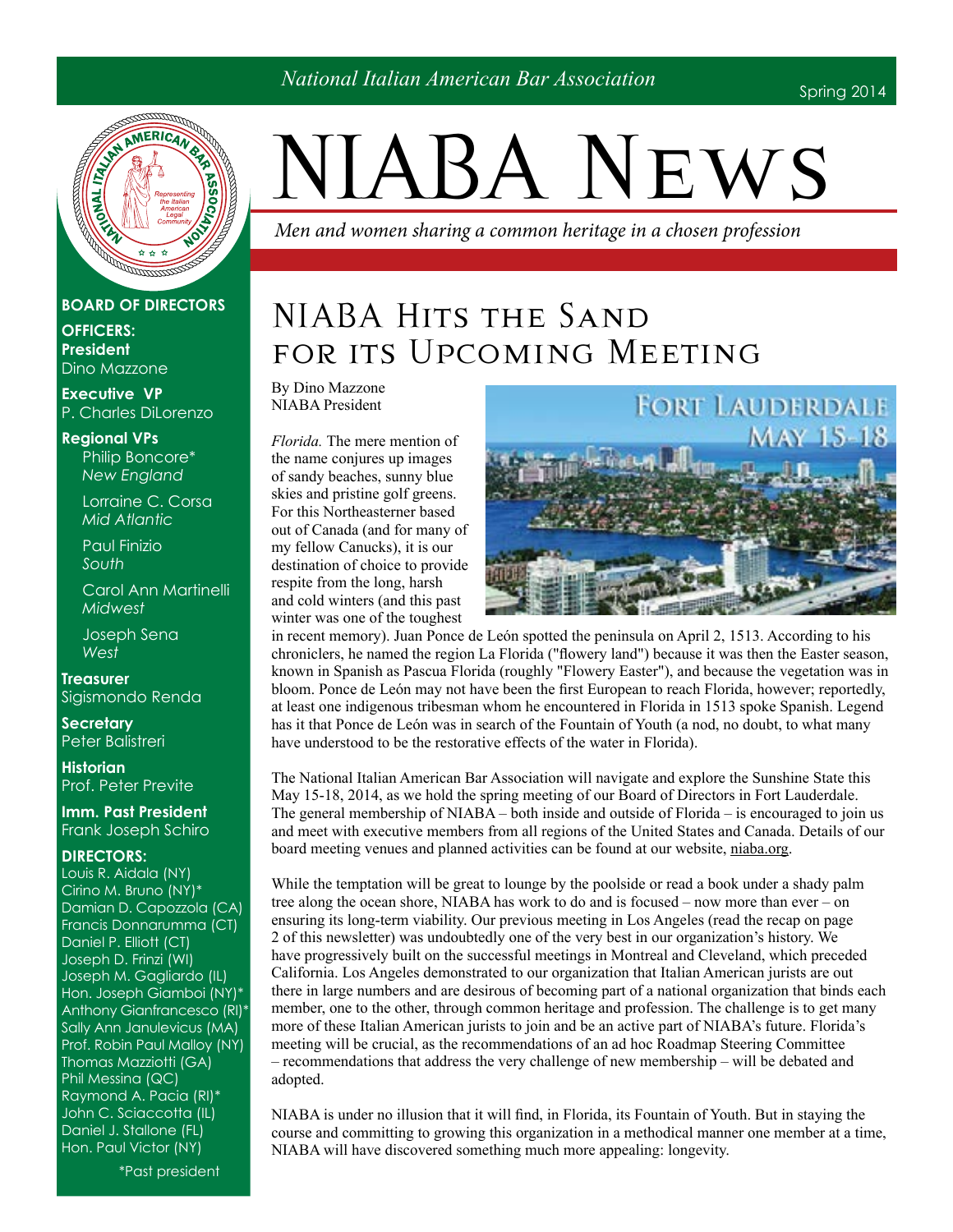## NIABA Members Star in L.A. Visit





For those of you who missed coming out to Los Angeles this past January for NIABA's winter meeting of its Board of Directors, you'll forgive me when I tell you that you missed one helluva weekend!

With the great aid and support of the Italian American Lawyers Association (IALA) based out of L.A., and the enthusiastic involvement of our Board member and newlyinstalled President of IALA, Damian D. Capozzola, the weekend was both extremely productive and fun-filled.

On the business front our Board meetings, held at the law offices of Holland & Knight (a big thank you to attorney James Michalski), were lively and focused on what has become the commitment of my presidency: growing the membership of this organization. In L.A., I appointed board member Anthony Gianfrancesco to head an ad hoc Roadmap





Steering Committee to develop a clear gameplan as to NIABA's next steps in ensuring its long-term viability. This Committee has met, the report has been prepared, and the recommendations will be the central topic of debate in Florida.

On the social front, where do I begin? Whether it was lunch at the Trump National Golf Club, excursions to Rodeo Drive, the installation dinner of IALA President Capozzola literally held under the Space Shuttle Endeavour at the California Science Center, or enjoying a private dinner and the operatic stylings of La Scala tenor Carlos De Antonis (to name but just a few of the activities that weekend), L.A. was absolutely incredible!

-- *Dino Mazzone, NIABA President*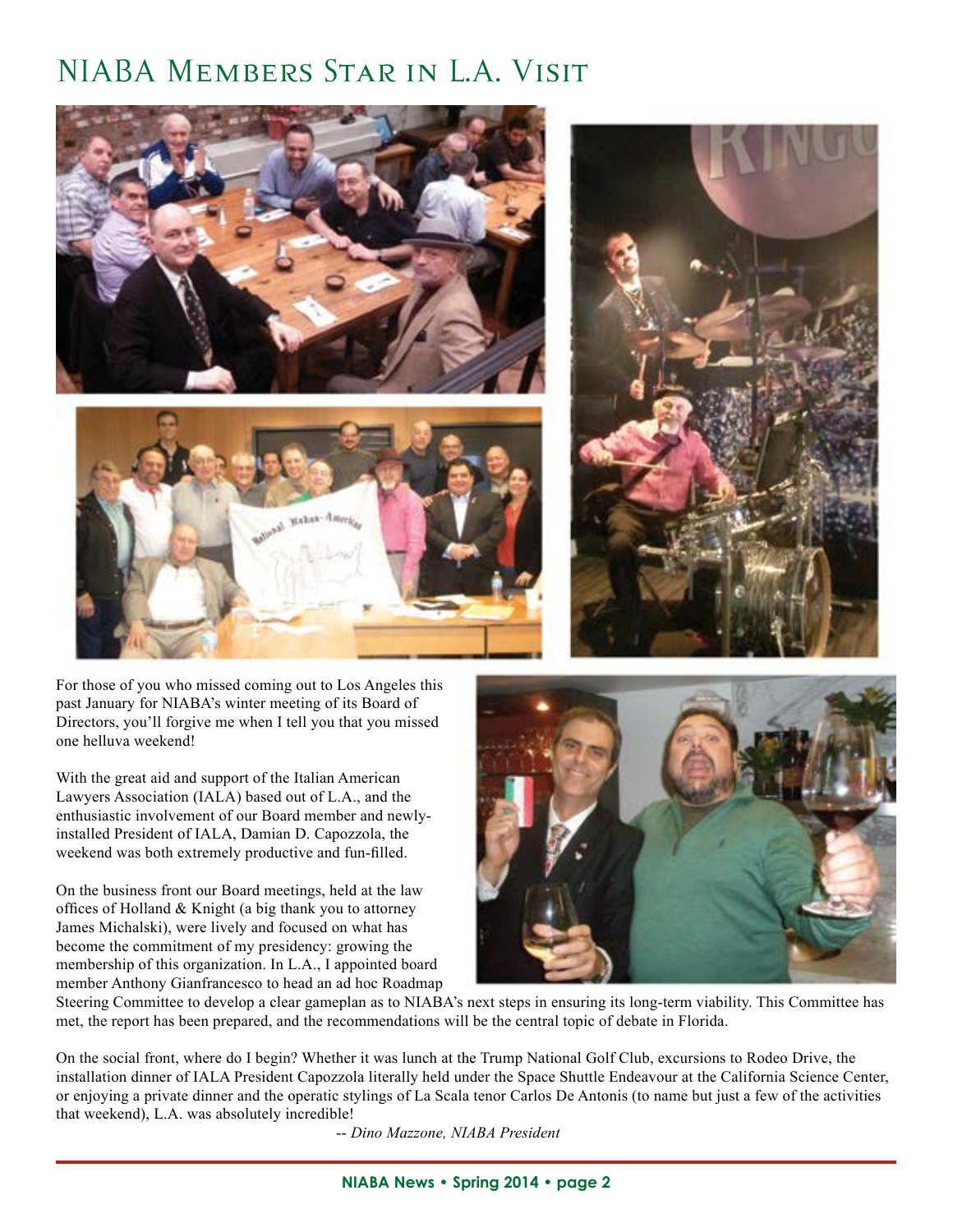









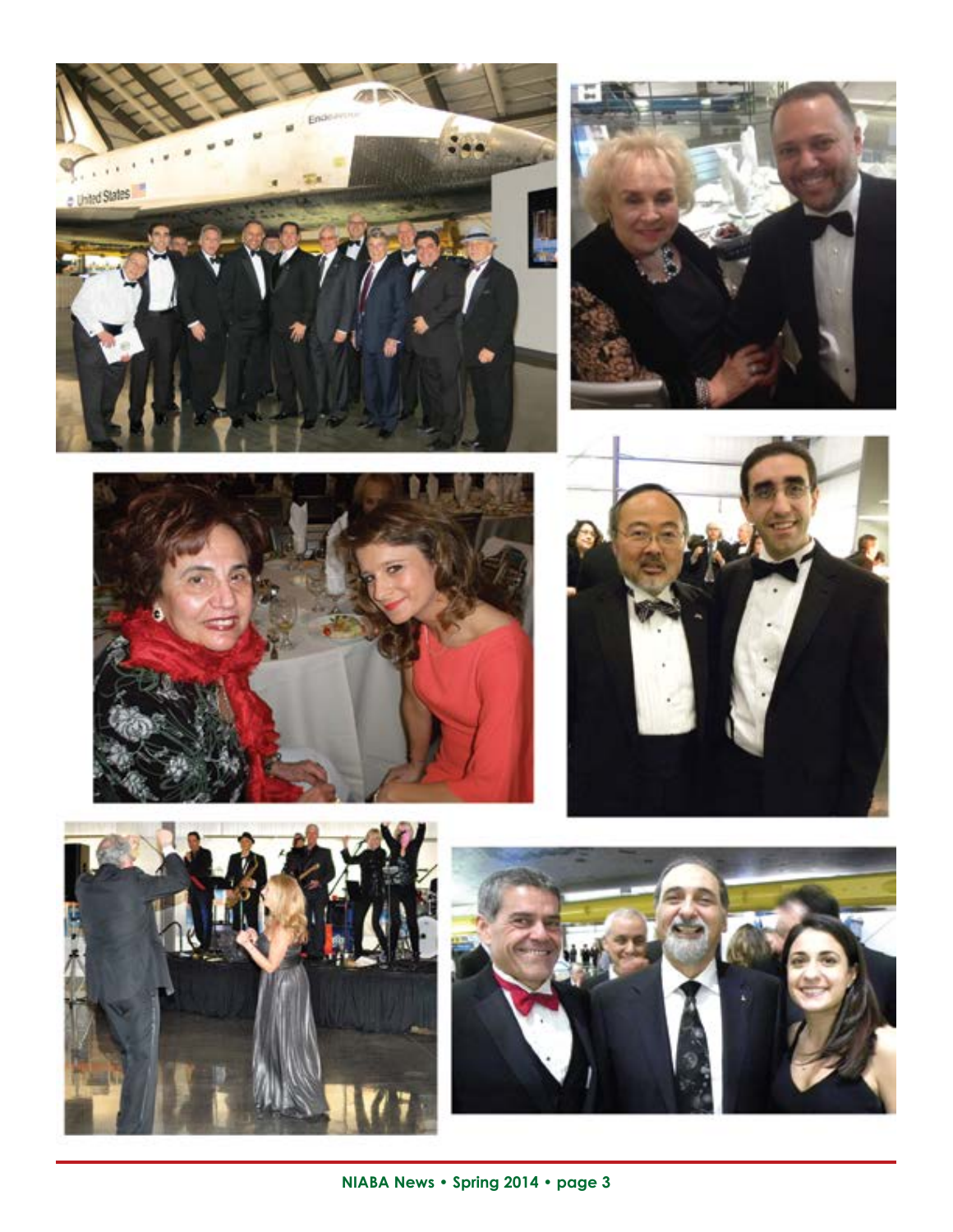# BARI, ITALY 1943 - "THE LITTLE PEARL HARBOR"

*By Daniel J. Stallone, a "Baresi" and a NIABA Board member*

Here is a little known story which lies hidden more in infamy than nostalgia for those of us who trace our historical and genealogical lineage to Bari, the Puglia gem on the Adriatic Sea. Unknown to many, Bari, Italy and Pearl Harbor, Hawaii share a tragic coincidence from World War II. While clearly not rising to the horror and magnitude of the Pearl Harbor attack, Bari's ordeal was an event that proved to be deadly enough for its residents. By an unlucky chance of fate, Bari gained the singular unwelcome distinction of being the only European city to experience chemical warfare in the course of the entire Second World War.

On the night of December 2, 1943, German Junkers known as 'Ju 88' bombers flew through the darkened night skies over Bari's port to unleash a dreadful attack. This port, serving as a key supply center for Allied forces fighting their way up the Italian Peninsula, was caught unprepared for the German flight of destruction both from above and on the ground. Several Allied ships were sunk in the overcrowded harbor, including the U.S. Liberty ship named the 'John Harvey,' which was carrying a deadly cargo of mustard gas. Other mustard gas containers were reported to have been stacked on the quayside awaiting transport. The chemical agent was intended for use if German forces initiated chemical warfare. The presence of the gas was highly classified, and even the authorities ashore had no knowledge

of its presence. This increased the number of fatalities, since physicians—who had no idea that they were dealing with the effects of mustard gas—unknowingly prescribed improper treatment for those suffering mustard gas exposure and that mistaken diagnosis proved fatal in many cases. Because rescuers were unaware they were dealing with mustard gas casualties, many additional casualties were caused among the rescuers through contact with the contaminated skin and clothing of those more directly exposed to the gas.

The story of that fatal night didn't end when the bombs stopped falling. For many crewmembers, survival from this mayhem led them to leap into the harbor waters and pray for rescue. In so doing, neither the rescued nor the rescuers knew that they were being immersed in a deadly cocktail of oil and liquid mustard gas. One Merchant Navy survivor of the night's events later expressed its horror and fierceness, recounting the explosions of ships and the cries for help while fire spread everywhere, amidst water, mud and slime laced with mustard gas being thrown up by exploding bombs, saturating everything and everyone. Still greater mystery unfolded as to the source of the chemical-related injuries, as some questioned if a new and secret German weapon was being used. People who had no external injuries were dying, but why?

What is now known was at that time shrouded in secrecy and remained hidden as a military secret amid a cover-up of the presence of mustard gas, its consequences and after-



math. The terrible events have been subject to official censorship because of one main reason—the cargo holds of that American Liberty ship, the John Harvey, stored a secret cargo of death and destruction. In port, as the attack unfurled, was an Allied convoy of 21 ships, many carrying highlyflammable fuel and ammunition, much like sitting ducks as the Luftwaffe's bombs dropped, while an even more volatile cargo was being unloaded. It was a devastating attack and the ships and seamen trapped in the overcrowded harbor soon became immersed in the exploding mass of burning oil and white hot metal.

After the war, on the orders of Allied leaders Franklin D. Roosevelt, Winston Churchill, and Dwight D. Eisenhower, records were destroyed and the whole affair was kept secret for many years. The U.S. records of the attack were declassified in 1959, but the episode remained obscure until 1967. Indeed, even today, many "Baresi" are still unaware of what happened and why. Additionally, there is considerable dispute as to the number of fatalities. In one account, "sixty-nine deaths were attributed in whole or in part to the mustard gas, most of them American merchant seamen." Others put the count as high as, "more than one thousand Allied servicemen and more than one thousand Italian civilians." Part of the confusion and controversy derives from the fact that the German attack, which became nicknamed "The Little Pearl Harbor," was highly destructive and lethal in itself, apart from the effects of the gas. Attribution of the causes of death to the gas, as distinct from the direct effects of the German attack, has proved to be far from easy.

As we reflect upon the attack at Bari many decades later, with the burden of that war lifted that had once so heavily weighed upon the Allied commanders' wartime decisions, we can sense an undercurrent of constitutional rumbling even then, one that started as those worldly leaders sought to maintain a secure net upon the hidden truth that ultimately cost human lives. Today, can we agree or disagree with their privacy concerns in light of the transparency expected in a *Continued on next page*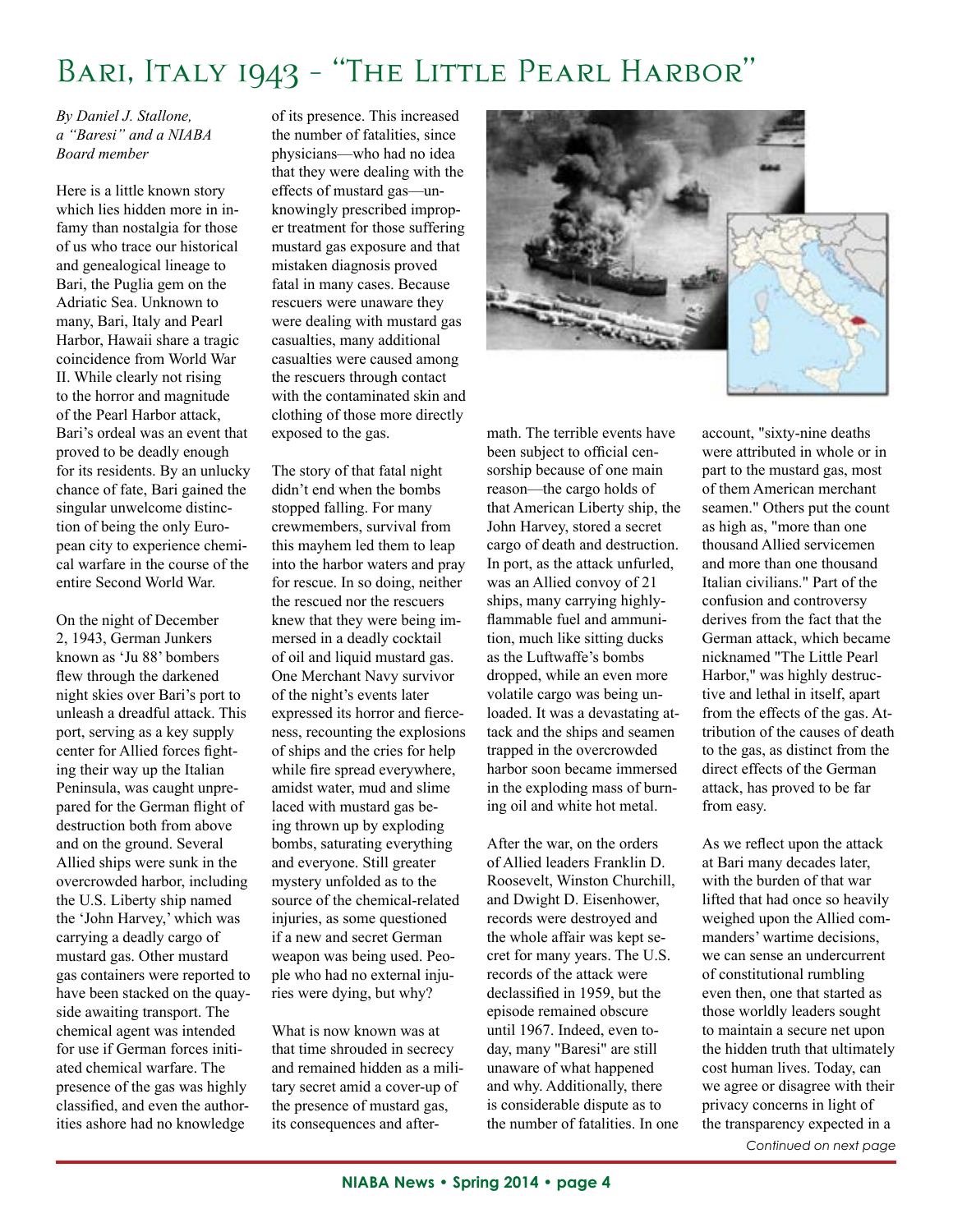# **Notes from the NIABA Office**

### Member Logo Available

It's easy to show your NIABA affiliation on your firm's website or marketing



materials. Just contact Dana Robb at [dana@barefoot](dana%40barefoot-marketing.com)[marketing.com](dana%40barefoot-marketing.com) and she will send you a file that is suitable for online or print use.

\* \* \* \* \*

### NIABA Brochures

We have recently updated and reprinted the NIABA membership brochure. An electronic version (PDF) is available at www.niaba. org/brochure. We encourage you to share the brochure with anyone who might be interested in joining NIABA. For hard copies to distribute

### **Bari**

#### *continued from page 4*

democracy? Or is it to be expected that a democracy shutter its windows to the light of transparency in war, as there is so much to consider and the decisions made are skewed and driven by the greater good? Is the modern "war on terrorism" comparable to the Second World War we might ask? And can those same wartime concerns continue to waylay our constitutional precepts as we have seen in recent failures, where the NSA comes to mind, or do we agree that our right to know is the greater good? And finally, does Bari's disaster portend the fight against our American right to know what our government does? And with that does what happened at Bari increase in

to your colleagues or group, please contact NIABA Administrator Dana Robb at [dana@barefoot-marketing.](dana%40barefoot-marketing.com) [com.](dana%40barefoot-marketing.com)

\* \* \* \* \*

### Reaching Out to Law Students

NIABA recently provided brochures and membership information to the Law School at Golden Gate University for their annual "Meet the Bar Associations" event. The event is organized similar to a job fair, giving each participating bar association the opportunity to meet and welcome students and new attorneys.

NIABA membership is free for law students and firstyear attorneys. If you know of other groups or events that we should reach out to, please

stature, a revelation testing our democratic experiment, or will it remain shrouded in history as a little known footnote in the passing of time?

*This story could not have been written without facts and excerpts from these books:* 

- *• "Disaster at Bari" Glenn B. Infield*
- *• "Nightmare in Bari: The World War II Liberty Ship Poison Gas Disaster and Coverup" Gerald Reminick*
- *• "Poisonous Inferno" George Southern*

*More information may be attributed to: "Air Raid on Bari" http://en.wikipedia.org/ wiki/Air\_Raid\_on\_Bari*

contact NIABA Administrator Dana Robb at [dana@barefoot](dana%40barefoot-marketing.com)[marketing.com](dana%40barefoot-marketing.com) and she will mail brochures to the organization you recommend.

\* \* \* \* \*

### Are Your Dues Still Due?

If you're not sure whether you've paid your 2014 dues, please follow these steps to make sure your membership stays intact:

- Log on to the website at www.niaba.org.
- In the top right corner, click on "view profile."
- If you have not paid your dues yet, you'll see a button that says "renew until 01 Jan 2015." Click on that button and proceed accordingly.
- You will be able to pay online using Paypal, or to print out your invoice and send it in with a check.

Thank you for your continued support of NIABA and our mission.

\* \* \* \* \*

### We Need Your Email Address

If you received this newsletter in the mail, it may mean we do not have your current email address. Please help us, help yourself, and help the environment by providing updated contact information to NIABA Administrator Dana Robb at [dana@barefoot](dana%40barefoot-marketing.com)[marketing.com.](dana%40barefoot-marketing.com)

Not only will we save the cost of printing and mailing, as well as the environmental resources, you'll also get your newsletter sooner and be able to take better advantage of the information and resources we offer in each issue.

### Member News

**Joseph A. Mengacci**, of Middlebury, CT, was the recipient of the Connecticut Italian American Bar Association's St. Joseph's Day Italian American Lawyer of the Year Award.

\* \* \* \* \*

NIABA past president **Raymond A. Pacia** opened a satellite office in Narragansett, RI. His primary office remains in Pawtucket.

\* \* \* \* \*

**Vernon J Petri** has published a book titled *Tuscany al Verano,*  telling his culinary journey of growing up in war torn Lucca, Toscana, foraging for food in fields and streams, and learning the value of meager meals. The book is full of Italian recipes. For more information, visit [http://italian-foods.com/about/cookbook.](http://italian-foods.com/about/cookbook/)

\* \* \* \* \*

**Valerio Spinaci**, of Finizio and Finizio, is the first lawyer to ever be a member of both the Florida Bar and Italian Bar.

\* \* \* \* \*

*Send your news to NIABA Administrator Dana Robb at [dana@](dana%40barefoot-marketing.com) [barefoot-marketing.com](dana%40barefoot-marketing.com). We will use items as space permits.*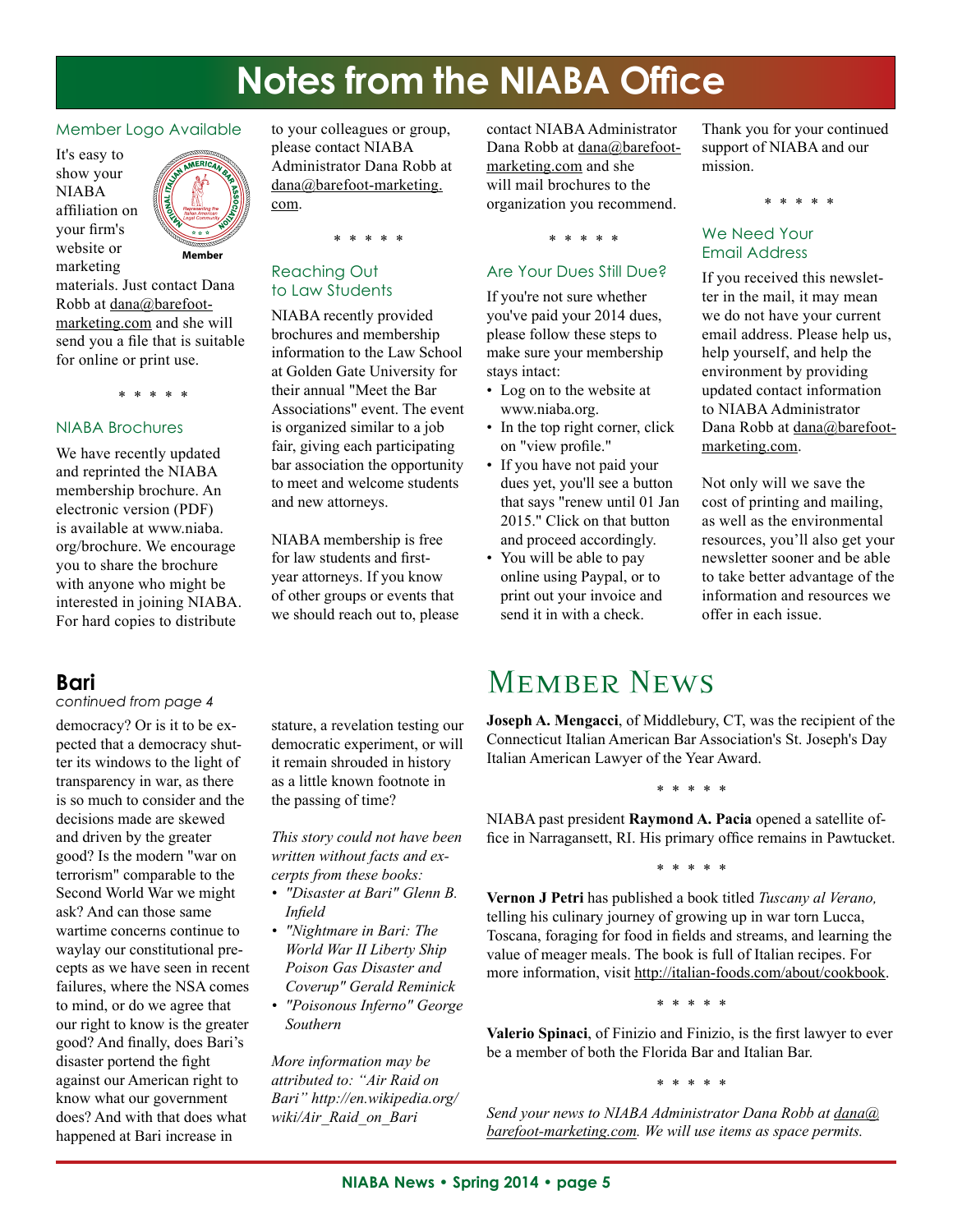# **Affiliate Highlights**

### Columbian Lawyers Association First Judicial **Department**

The Columbia Lawyers Association hed its 49th Annual Charles A. Rapallo Award Luncheon on April 26 at the Waldorf Astoria Hotel in Manhattan. The Honorable William F. Mastro, Associate Judge of the Appellate Division, Second Department, was the recipient of this year's award. The award, named in honor of the first Italian American jurist appointed to the New York State Court of Appleals, is bestowed annually to outstanding jurists, public servants and citizens of Italian American descent.

\* \* \* \* \*

### Connecticut Italian American Bar Association

CIABA stands alongside numerous bar associations, some heralding ethnicity or race, geographic area, or legal specialty, in the state of Connecticut. These many bar associations co-exist with the Connecticut Bar Association, a traditional statewide bar association with membership numbering in the thousands.

The Connecticut Bar Association, as part of its many functions, established a Council of Bar Presidents in which the leadership of each of the many associations throughout the State participate. The several meetings a year of that Council permit an exchange of views, techniques, and events. It has proven to be a helpful vehicle for interaction among the bar associations.

On May 21, the CIABA will host "Festa della Primavera" in New Haven. The guest speaker will be the Honorable Lubbie Harper, Jr., retired Justice of the Connecticut Supreme Court. Justice Harper is expected to address the interaction by and among Connecticut's affinity bar associations.

By virtue of certain membership requirements and historical presence, the Connecticut Bar Association recognizes affinity bars and includes, in its governing body, a representative of each of the recognized bars. Among the recognized organizations are Hispanic, Black, and Asian Bar Associations as well as the CIABA.

The CIABA was pleased to be officially recognized, last year, as an affinity bar association. Its leadership has embraced the objective that not only should the CIABA promote the interest of its own members, but also recognize and share in the success and accomplishments of the members of its fellow affinity bar associations. The remarks at the "Festa della Primavera" by Justice Harper are widely anticipated to be a strong and forceful address regarding race, ethnicity, and participation in affinity bar associations in Connecticut.

\* \* \* \* \*

### Italian American Bar Association of Michigan

The Fifth Annual Hon. Kaye Tertzag Tribute Dinner honored IABAM member Anthony S. Guerriero with the Purple Sport Coat Award in



LA IALA President and NIABA Board Member **Damian Capozzola**, Tom Dreesen, Los Angeles Lawyers Philharmonic Conductor Gary Greene, and IALA Board member Malcolm Romano at the Garlic & Gaelic Night.

February. The event was held at the Park Place Banquet Hall in Dearborn. Guerriero has served as a prosecutor, criminal defense attorney and civil litigator and is an active member of his community.

In March, NIABA and IA-BAM member **Lawrence S. Katz** was awarded the Barbara R. Levine Award in Recognition of Excellence in Appellate Advocacy for 2013 by the Michigan Appellate Defender Commission. The presentation was made at a meeting of the Michigan Defender Commission. Katz, a criminal appellate attorney, has practiced law in Michigan since 1973.

\* \* \* \* \*

### Italian American Lawyers Association - Los Angeles

On April 23 the Los Angeles IALA welcomed legendary comedian Tom Dreesen as the headline act for the annual

mixer with the Irish American Bar Association, Garlic & Gaelic Night. Half Italian and half Irish, Dreesen was 100% hilarious as he dazzled the crowd for an hour alternating between stand-up comedy and tales of his many years touring with Frank Sinatra.

IALA will also be hosting upcoming events including Appellate Court Night on May 21, Law Enforcement Night on June 18, and Persuasive Advocacy Night on July 23.

\* \* \* \* \*

### Rhode Island Justinians

The Rhode Island Justinians held an event on March 19 for St Joseph's Day. As part of their 20th year celebration of both the RI JLS and the Roger Williams University Law School, they endowed the school with \$25,000 to fund, in perpetuity, a yearly \$1,000 scholarship to a law student.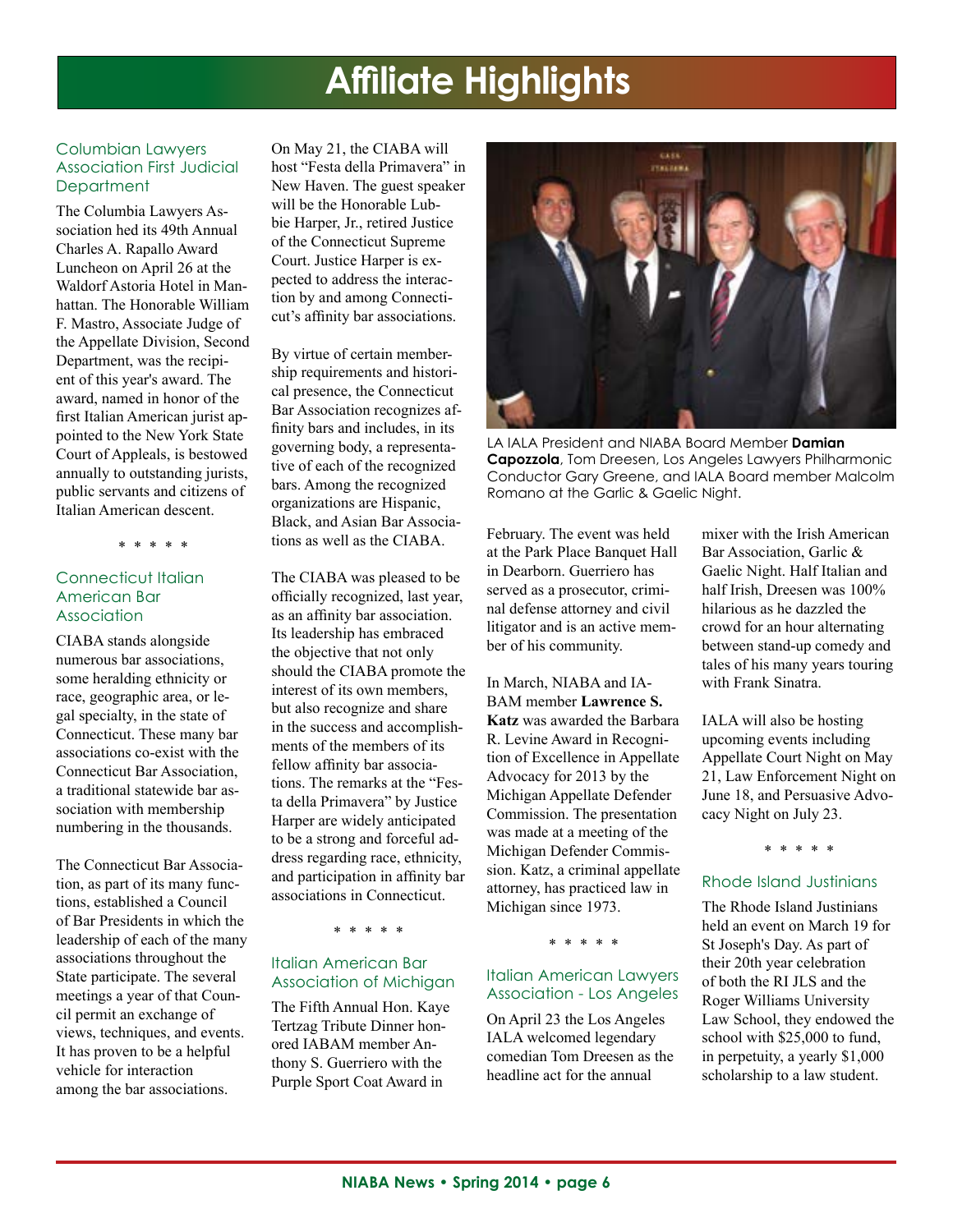### Welcome New NIABA Members

Welcome to the following members, who joined NIABA between November 17, 2013 and April 22, 2014.

**Claire Ambrosio**  IALA Glendale CA 310-993-9951 cambrolaw@gmail.com

**Vincent Apicella**  Apicella & Schlesinger New York NY 212-568-4245 vapicella@schleslaw.com

**Christopher John Bagnaschi**

Universal City CA 818-509-8350 cb@cjblaw.com

**Richard Bardi**  Boston MA 617-227-4040 bardi@richardbardi.com

**Marissa Buck**  Los Angeles CA marissa.buck@hklaw.com

**Frances Calafiore**  Law Office of Frances Calafiore Hartford CT 860-296-1555 frances.calafiore@att.net

**John Canale**  Holland & Knight LLP Los Angeles CA john.canale@hklaw.com

**Frank J. Catalano**  Frisco TX 214-995-1839 fcatalanolaw@hotmail.com

**Jamie J. Cimino**  San Bernardino CA 909-648-6306 jjcimino@gmail.com

**Nicholas Denice**  Coventry RI 401-215-8641 nicholas.denice@gmail.com

### **David DiJulio**

DiJulio Law Group Glendale CA 818-502-1700 rdd@dijuliolaw.com

**Hon. Maureen Duffy-Lewis**  Mosk Civil Courthouse Los Angeles CA 213-974-5651 mdlewis@lasuperiorcourt.org

**John Ferranti**  John A. Ferranti - Atty at Law New Haven CT 203-562-1354 john@ferrantilaw.com

**Mario J. Fratto**  Geneva NY mfratto@syr.edu

**Michael Georgetti**  Hartford CT 860-549-4451 mrmag@comcast.net

**Christina Giordano**  Suffolk University Law School North Reading MA 978-821-0622 christinamgiordano@ gmail.com

**Caterina Ranieri Grasso**  Caterina Ranieri Grasso, PC DeWitt NY 315-410-0119 info@o1visaattorney.com

**Kathryn Festine Hartnett**  SUNY Buffalo Law School New Hartford NY 315-527-8799 kfhartne@buffalo.edu

**Catherine Higgins**  Atlanta GA chiggins7@student.gsu.edu

**Michael Jaccarino**  Aidala & Bertuna P.C. Brooklyn NY 718-238-9898 mjaccarino@live.com

**Carlos Jato**  Law Office of Carlos Jato San Francisco CA 415-771-6174 cgjato@icam.es

**Domenick Giovanni Lazzara** Tampa FL 305-575-9463 dlazzara@aronfeld.com

**Arianna Leone**  Marlboro MD 240-882-7858 ariannaleone@gmail.com

**Julianna Mancini**  San Martin CA 408-461-1078 juliannamancini@gmail.com

**Sassan Masserat**  Masserat Law Group Beverly Hills CA 310-601-3034 info@masseratlaw.com

**Stephen Mesi**  California Dept of Justice Los Angeles CA 213-713-7181 stephen.mesi@doj.ca.gov

**Kelly Miller**  Los Angeles CA kelly.miller@lls.edu

**Anthony R. Minchella**  Minchella & Associates, LLC Middlebury CT 203-758-1069 aminchella@minchellalaw.com

**Anthony William Musto**  Reed & Giordano, P.A. Boston MA 781-492-1034 musto.anthonyw@gmail.com

**Silvano Domenico Orsi**  Rochester NY 585-478-9494 sdorsi@live.com

**Joseph Palazzo**  Dayton OH palazzoj2@udayton.edu

**Claire Frances Persico**  Garden City NY 516-241-2593 claire-persico@tourolaw.edu

**Alberto Polimeni**  Fort Lauderdale FL 954-258-096 polimenialberto@gmail.com **Michael John Puglise**  Puglise Law Firm PC Snellville GA 770.985.9852 mpuglise@pugliselawfirm.com

**Isabella Pulcinelli**  Brooklyn NY isabellapulcinelli@gmail.com

**Nicole Antonietta Puleio**  Matthews NC 704-458-3764 nicolepuleio@gmail.com

**Michael F. Romano** Rocky Hill CT 860-563-7482 mfr@mromanolaw.com

**Tony Ruffa** Erie PA detony09@hotmail.com

**William Sadek** Superior Court New Haven CT 203-503-6812 william.sadek@jud.ct.gov

**Cristina Salamone**  Zangari Cohn Cuthbertson P.C. New Haven CT 203-786-3709 csalamone@zcclawfirm.com

**Stephen J. Savva**  Columbian Lawyers Assoc. First Judicial Department New York NY 917-783-6789 sjsavvapc@aol.com

**Joe Scola**  Waterford MI joemural@hotmail.com

**Christopher Setaro**  Ventura Ribeiro & Smith Danbury CT 203-791-9040 csetaro@vrslaw.com

**Shari-Lynn Cuomo Shore**  Wolf & Shore, LLC Hamden CT 203-745-3151 sshore@wolfandshorelaw.com

*Continued on next page*